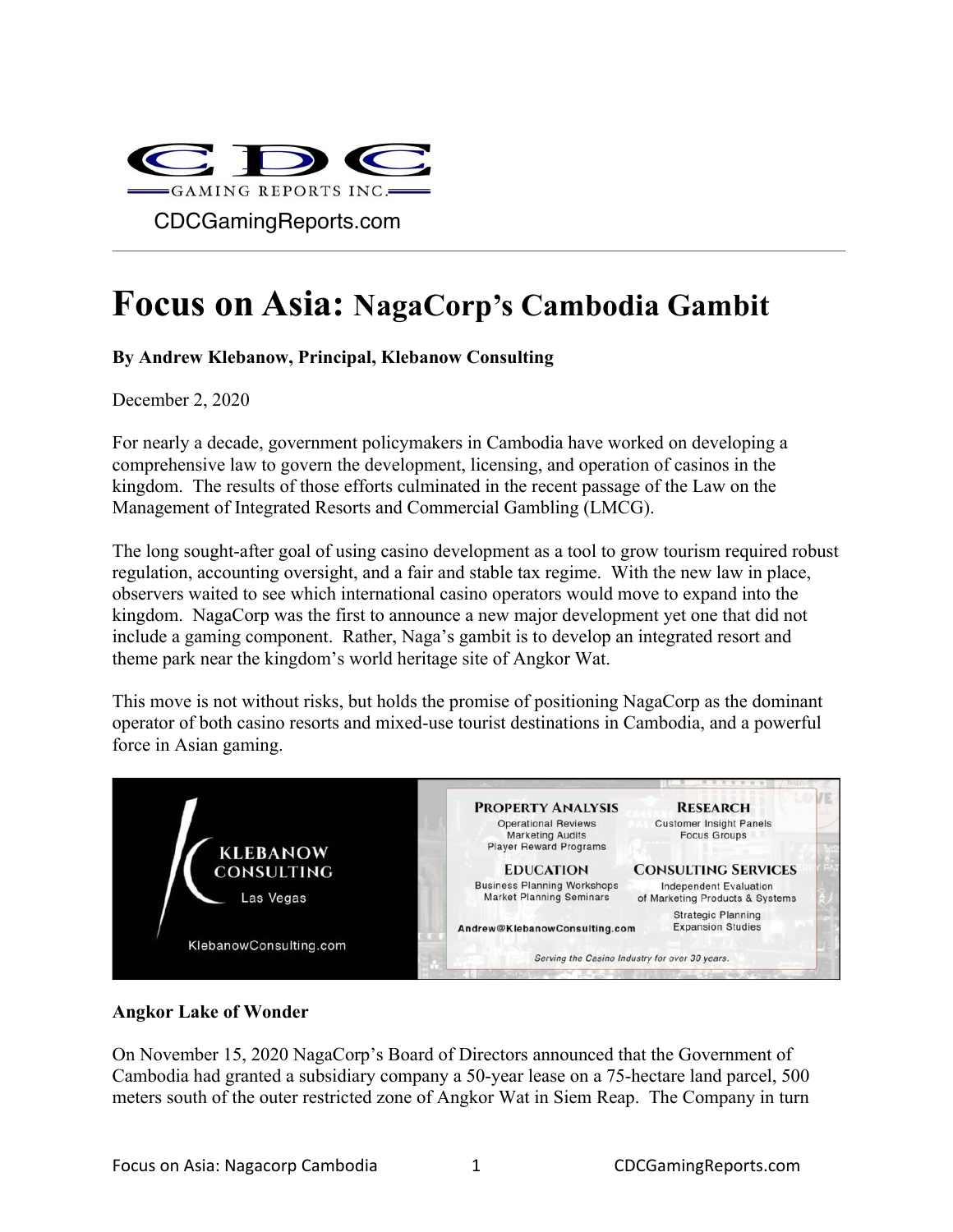plans to develop Angkor Lake of Wonder, consisting of hotels, theme parks, conference and exhibition space, cultural attractions, and a dining and entertainment district. Since the LMCG specifically prohibits development of casinos at or near world heritage sites, there will not be a gaming component within or anywhere near the confines of this development.

The proposed development will include two five-star hotels: a 500-key, branded hotel for mass market visitors, and a 200-key branded hotel with MICE facilities. The project will also include a water theme park, an indoor hi-tech theme park, a non-motorized boating canal system, and a China Town entertainment district comprised of multiple dining, entertainment, and retail experiences. Phase I is expected to open in 2025 at a cost of US\$350 million.

Within this recent announcement was an additional plan to develop a property in Sihanoukville, one of the areas that the LMCG specifically defines as a Promoted Zone, in which casino development is encouraged.

To understand the possible synergies for these developments and the risks associated with this gambit, it is important to first understand the various markets in which NagaCorp intends to operate in.

## **NagaWorld Phnom Penh**

NagaCorp operates Naga1 and Naga2 and Naga CityWalk in Phnom Penh, collectively known as NagaWorld. Combined, these properties offer 1,658 lodging keys, 600 table games, over 3,000 electronic gaming devices, a 2,000-seat theater and over twenty restaurant outlets. The company is also pursuing development of Naga3, a US\$4 billion hotel and entertainment complex adjacent to its current facilities. NagaCorp's casino license grants it a zone of exclusivity in and around the capital region.

While Naga2 elevated the company's ability to successfully compete for a portion of Asia's high-end junket market, the company's roots were founded in mass market gaming. The company had longstanding relationships with a number of China-based tour operators and was able to build vacation travel packages that included stops in Siem Reap with layovers at its hotelcasino in Phnom Penh. This strategy served the company well and its new development in Siem Reap will allow it to offer more complete vacation experiences to mass market Chinese tourists.

## **Siem Reap**

Siem Reap has traditionally attracted a different kind of tourist clientele than the kingdom's other destinations. Visitors to Angkor Wat and other nearby world heritage sites tended to be ecotourists, and admirers of ancient art and culture rather than gamers or families seeking resort experiences. Nevertheless, Angkor Wat alone generated over five million visitors in 2019, bringing in gross revenues of \$99 million in entry fees alone.

A Naga branded theme park and hotel complex holds the promise of delivering decidedly different kinds of visitors, primarily families from China seeking both educational and entertainment experiences. It is hard to keep children engaged during a day of cultural activities